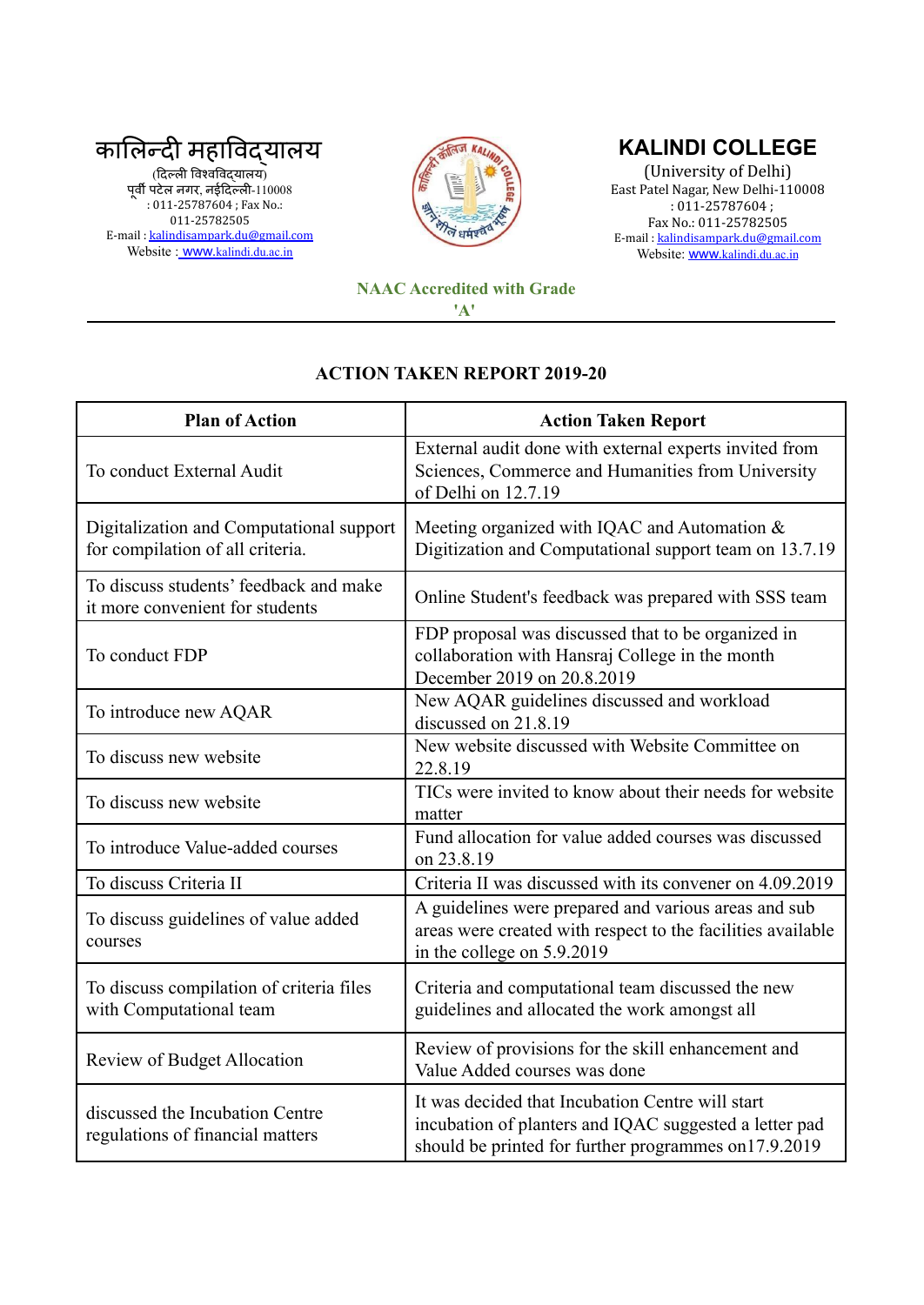| <b>Organised Students' General Assembly</b>                                                                                                                   | IQAC organized General Assembly and problems of                                                                                                                                                                                                                                                                                                                                                  |
|---------------------------------------------------------------------------------------------------------------------------------------------------------------|--------------------------------------------------------------------------------------------------------------------------------------------------------------------------------------------------------------------------------------------------------------------------------------------------------------------------------------------------------------------------------------------------|
| for Odd Semester for Ist Year                                                                                                                                 | Students were taken on 18.9.2019                                                                                                                                                                                                                                                                                                                                                                 |
| <b>Organised Students' General Assembly</b>                                                                                                                   | IQAC organized General Assembly and problems of                                                                                                                                                                                                                                                                                                                                                  |
| for Odd Semester for II and III Year                                                                                                                          | Students were taken 25.9.2019                                                                                                                                                                                                                                                                                                                                                                    |
| To introduce new guidelines of AQAR to                                                                                                                        | New guidelines were discussed with TICs and                                                                                                                                                                                                                                                                                                                                                      |
| all TICs                                                                                                                                                      | suggestions were discussed with IQAC on 16.9.2019                                                                                                                                                                                                                                                                                                                                                |
| Full IQAC Meeting on 21.9.2019 to                                                                                                                             | Suggestions were taken and AQAR was discussed on                                                                                                                                                                                                                                                                                                                                                 |
| discuss AQAR 2018-19                                                                                                                                          | 21.9.2019 with full IQC members                                                                                                                                                                                                                                                                                                                                                                  |
| To discuss the issues of cleanliness in                                                                                                                       | For the cleanliness problem a meeting was organised to                                                                                                                                                                                                                                                                                                                                           |
| campus and classrooms                                                                                                                                         | discuss the matter of washrooms                                                                                                                                                                                                                                                                                                                                                                  |
| To organize FDP                                                                                                                                               | IQAC in collaboration with MHRFDC under the scheme<br>Pandit Madan Mohan Malviya National Mission on Teacher<br>and Teaching (PMMMNMTT), MHRD, Govt. of India,<br>organized One Week Faculty Development Programme on<br>"Recent Trends in Research Methodology, e-content,<br><b>Mathematical and Statistical Methods in Open Education</b><br>World" from 17th December to 23rd December 2019. |
| To discuss Research Projects Allocation                                                                                                                       | IQAC discussed the problem of non-payment of<br>registration fee of faculty members who are going to<br>present papers or attending conferences etc.                                                                                                                                                                                                                                             |
| To discuss problems regarding software                                                                                                                        | Administration problems about Software was discussed<br>and it was decided that software provider will come and<br>rectify the problems on 17.01.2020                                                                                                                                                                                                                                            |
| Meeting with ICT Academy for 100<br>hours Digital Literacy Program on                                                                                         | ICT Academy discussed about the proposal of Digital<br>Literacy and IQAC initiated the programme for almost<br>40 students                                                                                                                                                                                                                                                                       |
| Meeting with Value Added Course                                                                                                                               | Value Added courses committee along with IQAC                                                                                                                                                                                                                                                                                                                                                    |
| Committee                                                                                                                                                     | discussed the suggestions given by all the members                                                                                                                                                                                                                                                                                                                                               |
| To introduce new modules of Software                                                                                                                          | IQAC discussed the problems related to software with<br>Administrative staff                                                                                                                                                                                                                                                                                                                     |
| Faculty Development Programme on<br>"Recent Trends in Research<br>Methodology, e-content, Mathematical<br>and Statistical Methods in Open<br>Education World" | Collaboration wih Hansraj College was discussed,<br>Resource persons were finalized                                                                                                                                                                                                                                                                                                              |
| 3 days Training Workshop with<br>NIESBUD, Ministry of Skill<br>Development, Govt. of India                                                                    | Organised three day training workshop entitled as<br>Entrepreneurship Awareness Camp for Science Student under<br>Entrepreneurship Development Programme DST, Govt. of<br>India, 28,29 January and 14 February, 2020.                                                                                                                                                                            |
| Training workshop for teaching and                                                                                                                            | For teaching and non-teaching GEM training workshop                                                                                                                                                                                                                                                                                                                                              |
| non-teaching                                                                                                                                                  | was organized on 31 January 2020                                                                                                                                                                                                                                                                                                                                                                 |
| MoU signed for 100 hours Skill Training                                                                                                                       | An MoU was signed between ICT and Kalindi College                                                                                                                                                                                                                                                                                                                                                |
| Digital Literacy Program                                                                                                                                      | for Digital Literacy Programme                                                                                                                                                                                                                                                                                                                                                                   |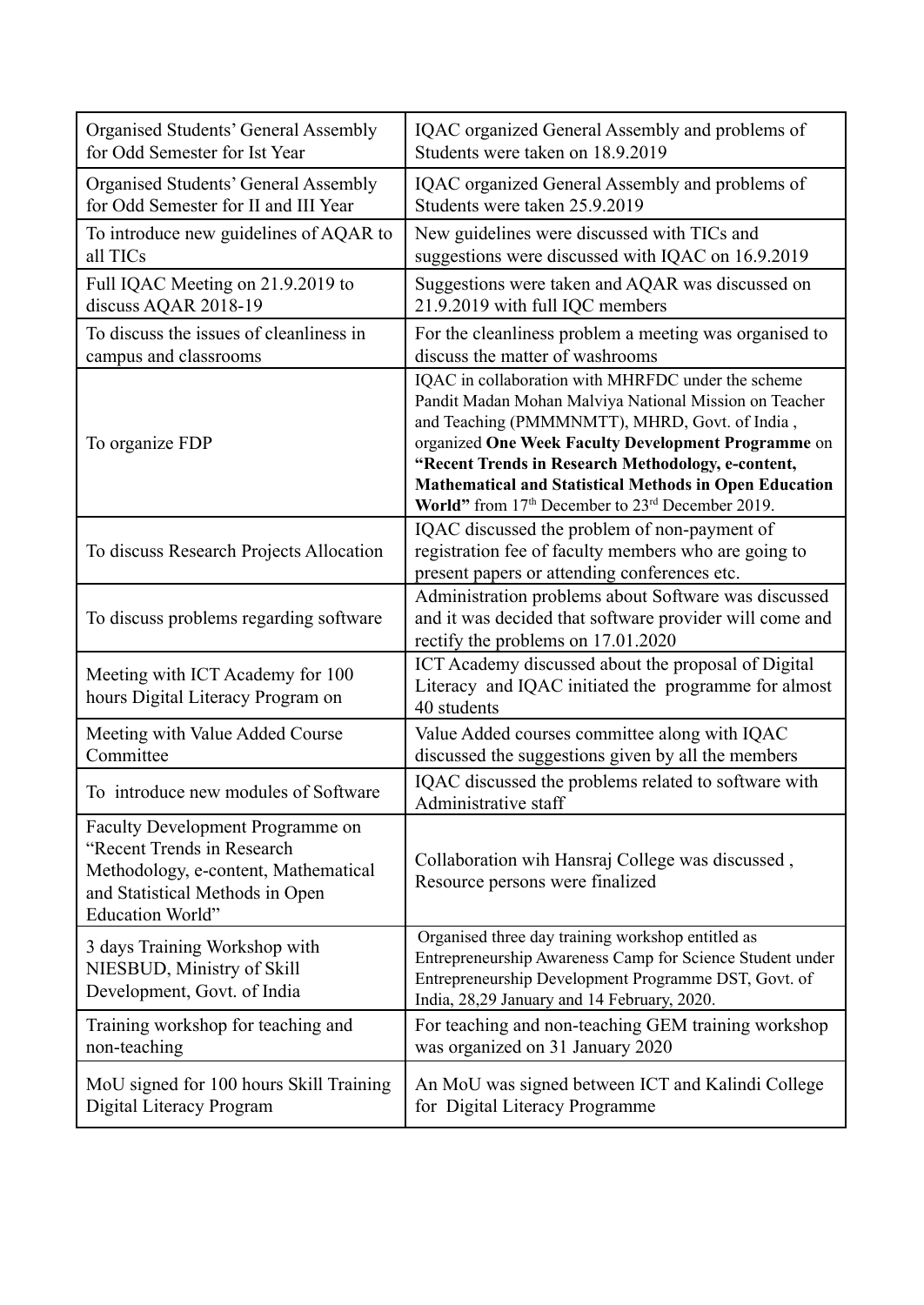| 100 hours Skill Training Digital Literacy<br>Program                                   | 60 students of different courses were registered for<br>Digital Literacy Programme and programme conducted<br>in college cyber centre from 2.2.2020-6.3.2020                                                                                                              |
|----------------------------------------------------------------------------------------|---------------------------------------------------------------------------------------------------------------------------------------------------------------------------------------------------------------------------------------------------------------------------|
|                                                                                        | 17 teams of different courses were invited to present<br>innovative ideas related to college quality enhancement.<br>Competition was organized by the Entrepreneurship<br>Cell with IQAC                                                                                  |
|                                                                                        | Workshop was organized for the Journalism students on<br>Smartphone film making<br>Webinar on Demystifying the Novel Coronavirus and                                                                                                                                      |
|                                                                                        | current treatment options"<br>Webinar on "Skill development and Time Management<br>during Outbreak of Covid-19"                                                                                                                                                           |
| For Value Added and skill development                                                  | Webinar on the topic Media Landscape: Before and<br>after Covid-19                                                                                                                                                                                                        |
| of students                                                                            | To discuss psychological problems of Students during<br>Pandemic a webinar was organised.                                                                                                                                                                                 |
|                                                                                        | e-Lecture on "Challenges in Print Reporting and the<br>Covid-19 Crisis"                                                                                                                                                                                                   |
|                                                                                        | International Webinar on "Drug development and it's<br>challenges for Covid-19"                                                                                                                                                                                           |
|                                                                                        | Webinar on "Personality Cultivation and Development"<br>National webinar on How to read Scientific literature?                                                                                                                                                            |
|                                                                                        | And Introduction to Manav-The Human Atlas Initiative                                                                                                                                                                                                                      |
|                                                                                        | Sustainable development and the threat to the<br>environment by the human beings was discussed by the<br>guest speaker.                                                                                                                                                   |
| Training sessions by 'M'-edu<br>professionals for effective functioning of<br>e-Office | For teaching and Non-teaching staff a training session<br>was organized for the problems faced by the<br>stakeholders due to software                                                                                                                                     |
|                                                                                        | Participated in NIRF 2019-20                                                                                                                                                                                                                                              |
|                                                                                        | Participated in ARIIA in 2019-20                                                                                                                                                                                                                                          |
| Webinar on 'Leave Rules and Procedures<br>for University and College Employees'        | For the better understanding of leaves given by the<br>Government webinar was organized for teaching and<br>non-teaching staff.                                                                                                                                           |
| <b>Department of Botany</b>                                                            |                                                                                                                                                                                                                                                                           |
| Lecture/Talk                                                                           | The Biochemical Society organized an invited talk on<br>career counselling by Dr (Mrs.) Shashi Tyagi<br>Ex-Principal, Gargi College                                                                                                                                       |
| Annual Society function and Lecture                                                    | The Botanical Society "Amaranths" organized its<br>annual function Dr Eclavya Chauhan, and Retired<br>Associate Professor from Desh Bandhu College,<br>University of Delhi and Dr Vikas Sood, Assistant<br>professor, Jamia Hamdard University were invited for<br>talks. |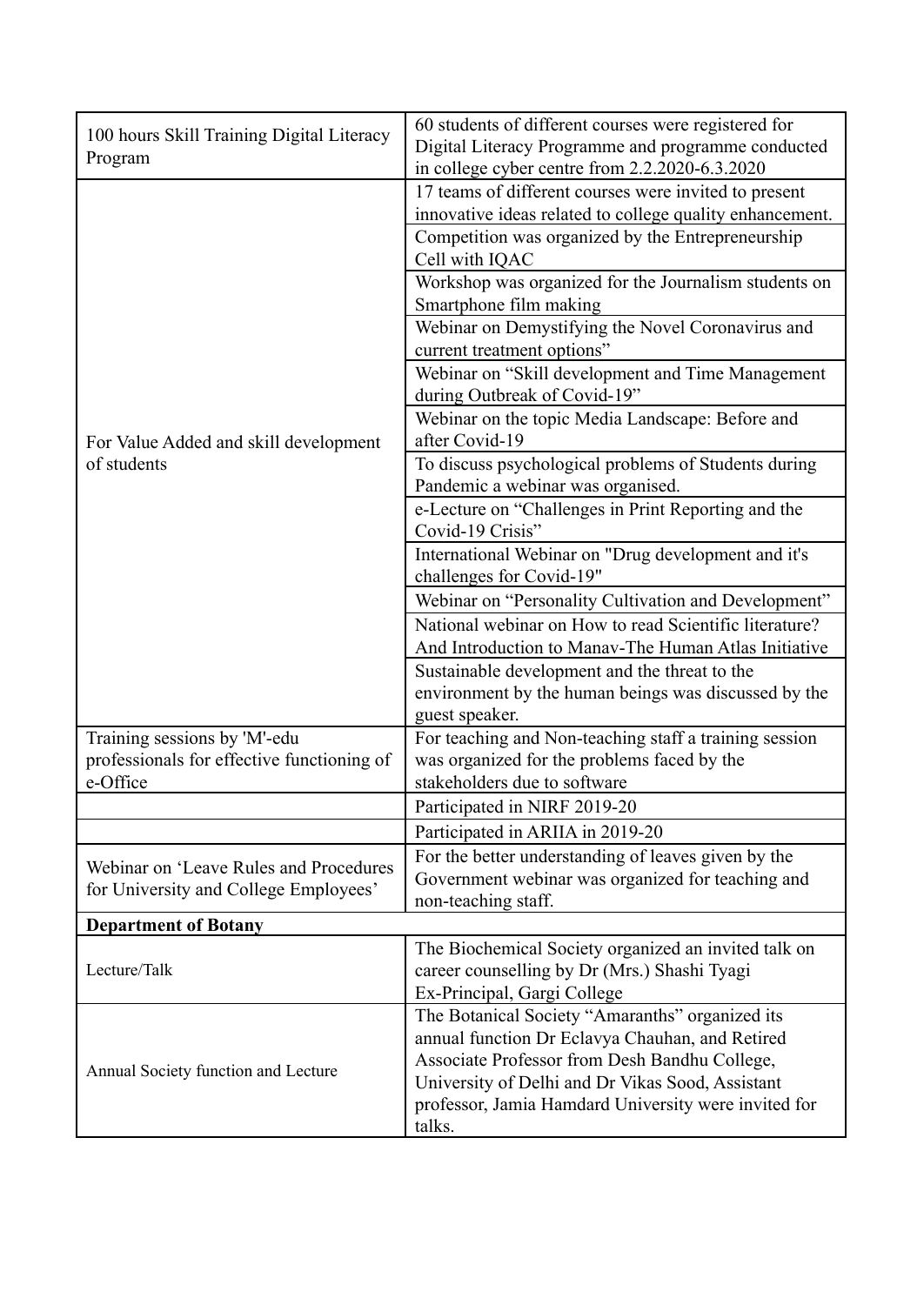| E-presentation competition       | Botany Department organized an E- Presentation<br>competition on Pollen Grain a Microscopic wonder of<br>Flowering Plants.                                                                                                              |
|----------------------------------|-----------------------------------------------------------------------------------------------------------------------------------------------------------------------------------------------------------------------------------------|
| Talk                             | Dr P. Chitralekha, Associate Professor Dyal Singh<br>College, University of Delhi delivered a wonderful,<br>elaborate talk on Plant Tissue Culture: Methods and<br>Applications.                                                        |
| <b>Educational Trip/Visits</b>   | Botany society organized a trip to Dehradun -Mussori                                                                                                                                                                                    |
|                                  | Students of Botany (Hons) and Life Science II year<br>having SEC Medicinal Botany paper visited Patanjali<br>Yogpith, Haridwar                                                                                                          |
|                                  |                                                                                                                                                                                                                                         |
| <b>Department of Chemistry</b>   |                                                                                                                                                                                                                                         |
| Chemical society festival        | Chemistry Department has celebrated one day festival<br>on United Nations, International Year of Periodic Table<br>of Chemistry Elements, 2019 under the Chemical<br>Society, 'रसाion'.                                                 |
| Talk                             | An invited talk was organized by Dr Firasat Hussain,<br>Assistant Professor in the Department of Chemistry of<br>University of Delhi on the topic Solid State & Its<br><b>Applications</b>                                              |
|                                  |                                                                                                                                                                                                                                         |
| <b>Department of Commerce</b>    |                                                                                                                                                                                                                                         |
| Annual function and Lecture      | COMQUER, the Commerce Society of Commerce<br>Department, organizes annual function BIZMESH<br>2019-20 and Motivational Lecture on - Challenges after<br>Graduation with special reference to Commerce<br>Graduate.                      |
|                                  |                                                                                                                                                                                                                                         |
| <b>Department of English</b>     |                                                                                                                                                                                                                                         |
| Workshop                         | The Literary Society, Mitrakshar organized Workshop<br>on Self Care: Hormonal Health and<br>Nutrition presented by Thea Care the speakers Pallavi<br>and Swarnima educating young women on the<br>importance of hormonal health.        |
| <b>Annual Fest</b>               | English Literary Society MITRAKSHAR organized its<br>annual fest Chrysalis                                                                                                                                                              |
| Seminar                          | English Literary Society of Kalindi College, Mitrakshar<br>organized a Student Seminar on the topic: Climate<br>Emergency: A literary outlook. prominent key note<br>speakers were Mr. M.R. Vishwaprasad, Shama Jan and<br>Mr. Sushrut. |
|                                  |                                                                                                                                                                                                                                         |
| <b>Department of Geography</b>   |                                                                                                                                                                                                                                         |
| Inter-college paper presentation | Department organised an inter college paper<br>presentation competition on Water Scarcity and Public                                                                                                                                    |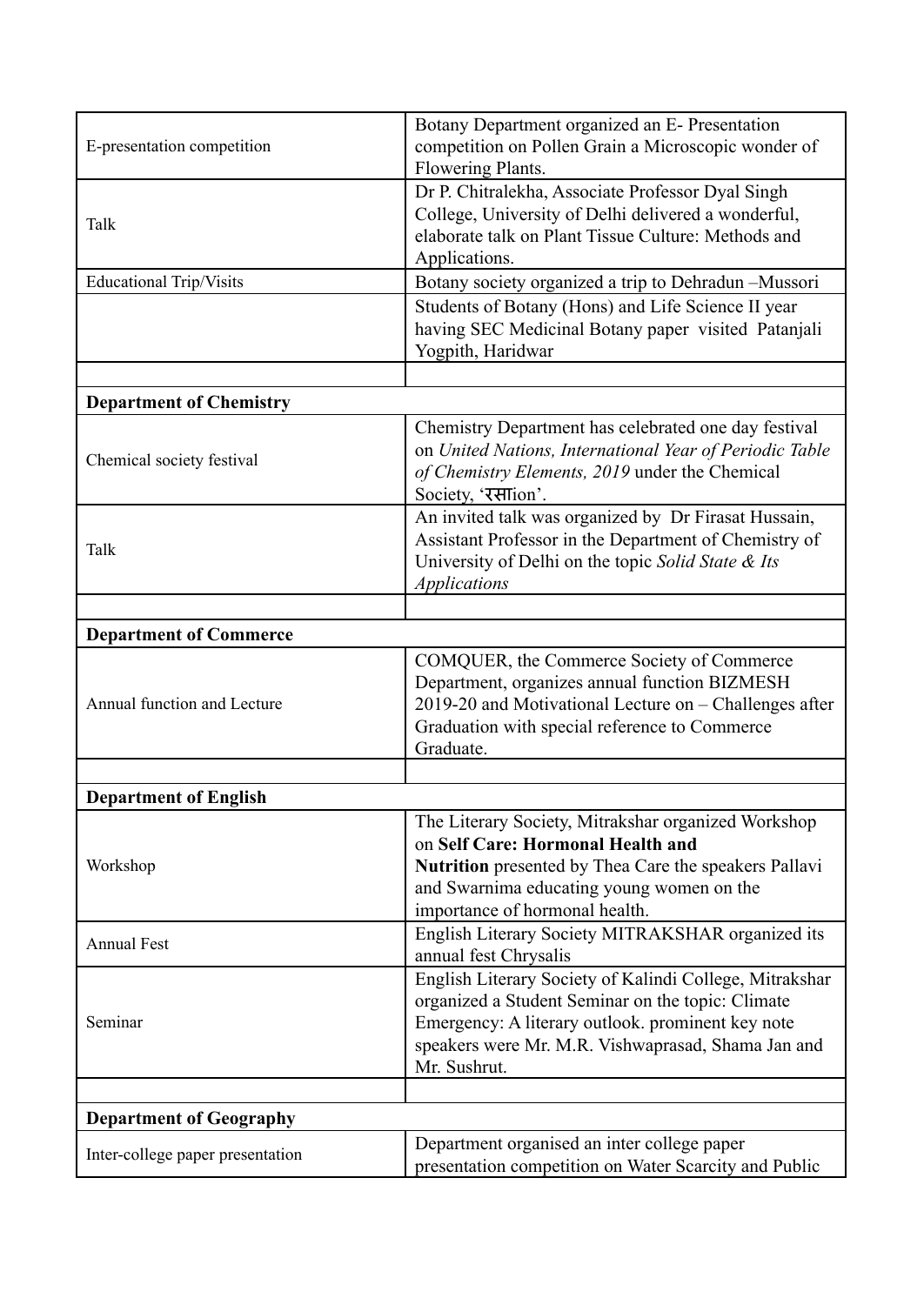|                                 | Investment in Irrigation, to aware youth about water use<br>and its efficiency.                                                                                                                                                                                                                                                                                              |
|---------------------------------|------------------------------------------------------------------------------------------------------------------------------------------------------------------------------------------------------------------------------------------------------------------------------------------------------------------------------------------------------------------------------|
| Inter-College Geo Fest          | Geo Group organised Inter-College Geo Fest:<br>Resurgence 2019 on the theme "ISTIRAHAT- Breaking<br>the Stereotype"; Here, ISTIRAHAT. The Chief Guest<br>Dr. Sujata Chokharbali (Academician and Author) and<br>Distinguished Guest Mr. Sahil Mishra (Writer, Lyricist,<br>and Poet) graced the event.                                                                       |
| Lecture                         | Dr. Rakhi Parijat, Associate Professor, Miranda House,<br>University of Delhi, delivered a lecture on the topic<br>"Disaster Resilience" to aware the students about<br>understanding on Disaster Management, its causes,<br>prevention and Rehabilitation.                                                                                                                  |
| Lecture                         | Dr. Amrita Bajaj, Associate Professor, Shaheed Bhagat<br>Singh College, University of Delhi, delivered a lecture<br>on the topic "Difference in Urbanization Pattern in<br>Developed and Developing Countries".                                                                                                                                                              |
| <b>Department of History</b>    |                                                                                                                                                                                                                                                                                                                                                                              |
| Talk                            | A Talk on Jallianwala Bagh Massacre                                                                                                                                                                                                                                                                                                                                          |
| Lecture                         | The History society of Kalindi College 'Dharohar'<br>organized. Dr. Rajesh Kumar Director (Journal,<br>Publication & Library) ICHR delivered a lecture on this<br>topic.                                                                                                                                                                                                     |
| Talk                            | A Talk on Archival Research Methods                                                                                                                                                                                                                                                                                                                                          |
| <b>History Society function</b> | Dharohar,' the History society, organized. Former DG<br>National Archives of India Dr. Shravan Kumar graced<br>the occasion.                                                                                                                                                                                                                                                 |
| Lecture                         | A Lecture on 'Why People Record and Reconstruct<br>History' was organized by Dharohar,' the History<br>society. Prof. Eugenia Vanina (Institute of Oriental<br>Studies, Russian Academy of Sciences) graced the<br>occasion.                                                                                                                                                 |
| <b>Department of Hindi</b>      |                                                                                                                                                                                                                                                                                                                                                                              |
| Seminar                         | हिंदी दिवस के उपलक्ष्य में हिंदी साहित्य परिषद , कालिंदी<br>कॉलेज की ओर से एक-दिवसीय संगोष्ठी 'वैश्विक संदर्भ में<br>हिंदी' विषय पर आयोजित की गई. जिसमें मुख्य वक्ता श्री<br>बलराम (वरिष्ठ पत्रकार एवं प्रसिदध कथाकार), विशिष्ठ<br>अतिथि प्रो. निरंजन कुमार (हिंदी विभाग, दिल्ली<br>विश्वविद्यालय) एवं अध्यक्षता प्रो. कैलाश नारायण तिवारी<br>(कलाधिपति थावे विदयापीठ, बिहार |
| Lecture                         | हिंदी साहित्य परिषद, कालिंदी महाविद्यालय (दिल्ली<br>विश्वविद् <b>यालय) की ओर से एक विशिष्ट व्याख्यान</b> 'हिंदी :<br>कल, आज और कल' विषय पर सम्पन्न हआ। जिसमें<br>विशिष्ट वक्ता के रूप में प्रो. पूरन चंद टंडन (अध्यक्ष, शासी<br>निकाय, कालिंदी महाविदयालय) मौजूद थे, साथ में डॉ.                                                                                             |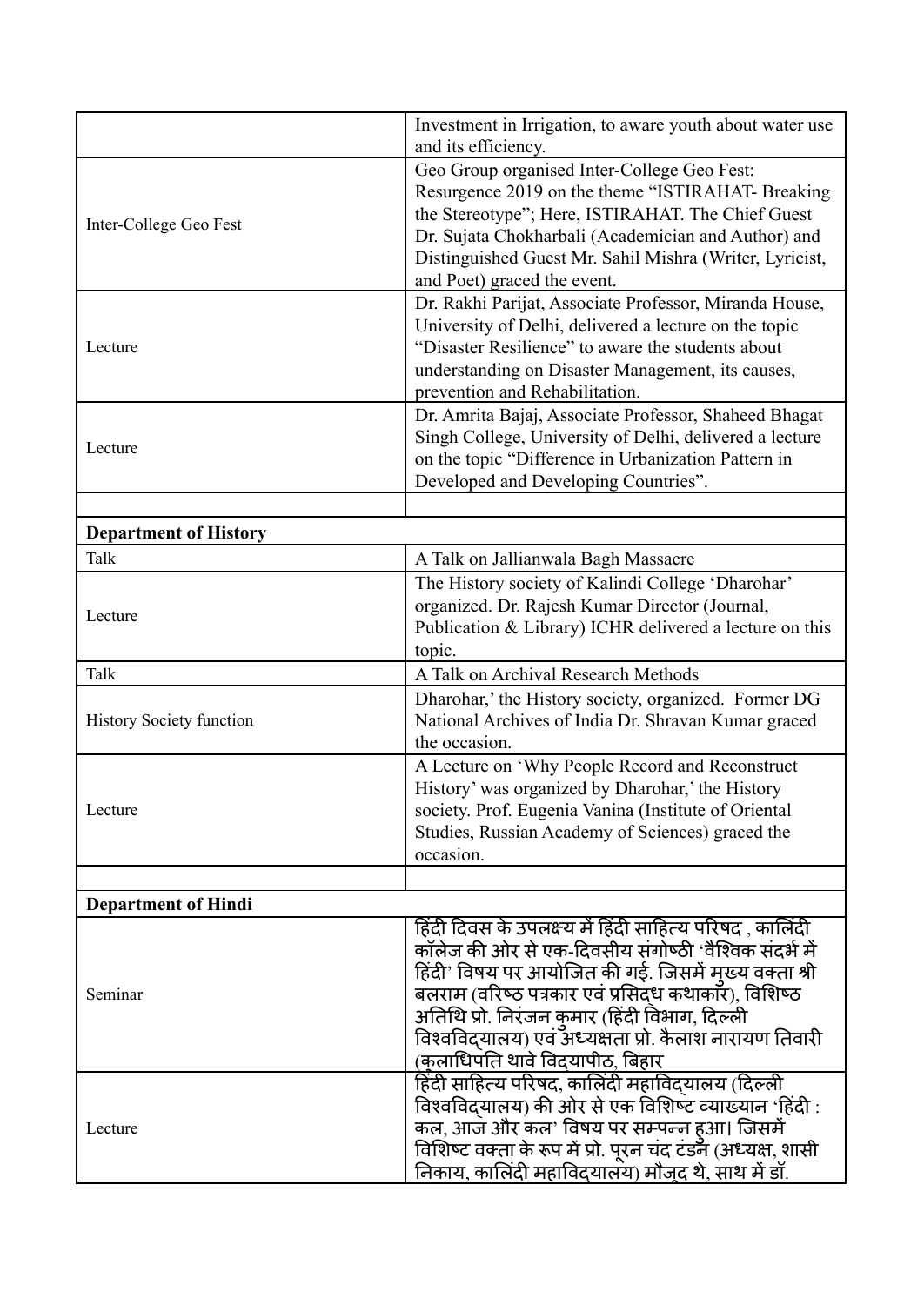|                                    | अंजुला बंसल (प्राचार्या, कालिंदी महाविद्यालय) एवं डॉ. मंजू    |
|------------------------------------|---------------------------------------------------------------|
|                                    | शर्मो (प्रभारी, हिंदी विभाग) उपस्थित रहीं।                    |
|                                    | हिंदी साहित्य परिषद्, कालिंदी महाविद्यालय दवारा 'कहानी        |
|                                    | कला के विविध आयाम' विषय पर एक-दिवसीय अंतरराष्ट्रीय            |
|                                    | व्याख्यान माला-4 का आयोजन किया गया. जिसमें वक्ता के           |
|                                    | रूप में डॉ. अरुणा सब्बरवाल (प्रवासी साहित्यकार, ब्रिटेन)      |
| International lecture              | विशिष्ट अतिथि के रूप में डॉ. रवि चतुर्वेदी (खेल पत्रकार)      |
|                                    |                                                               |
|                                    | अध्यक्ष के रूप में प्रो. पूरन चंद टंडन, (अध्यक्ष, शासी निकाय, |
|                                    | कालिंदी महाविद्यालय) एवं डॉ. अंजुला बंसल (प्राचार्या,         |
|                                    | कालिंदी महाविदयालय) की गरिमामय उपस्थिति रही.                  |
|                                    |                                                               |
| <b>Department of Journalism</b>    |                                                               |
|                                    | The department organized a workshop on Editing and            |
| Workshop                           | Film making. The guest speaker for the workshop was           |
|                                    | Mr. Vinesh Sharma.                                            |
|                                    | An educational field visit to CNN-News18 office was           |
| Educational field visit            | organised for third-year students of BA Hons                  |
|                                    | Journalism.                                                   |
|                                    | To commemorate the World Day of Photography,                  |
| Educational visit                  | Journalism Department & Encore Society of Kalindi             |
|                                    |                                                               |
|                                    | College organized a visit to a photo exhibition.              |
|                                    | Dr. B.R. Ambedkar Study Centre and the Department of          |
| Two-day National Seminar           | Journalism, Kalindi College, University of Delhi              |
|                                    | organized a two-day National Seminar.                         |
|                                    | The department of Journalism organized a two-day              |
| Two-day National Seminar           | national seminar sponsored by University Grants               |
|                                    | Commission.                                                   |
|                                    | The second-year students of BA (Hons) Journalism,             |
|                                    | Kalindi College, visited the office of British                |
| Educational visit                  | Broadcasting Corporation, New Delhi, located at KG            |
|                                    | Marg.                                                         |
|                                    | The department of Journalism and Department of                |
|                                    | Commerce, Kalindi college jointly organized a national        |
|                                    | Conference on "The Role of Media in Socio-Economic            |
| National Conference                | Development after Independence in India" sponsored            |
|                                    | Indian Association of Mass Communication sponsored            |
|                                    | National Conference.                                          |
|                                    |                                                               |
| Two-day Workshop                   | Two Days Workshop on Print Journalism, Quarkxpress,           |
|                                    | Digital Photography and Film Making.                          |
|                                    |                                                               |
| <b>Department of Mathematics</b>   |                                                               |
| Inter college Mathematics festival | The Mathematics Society organized the inter college           |
|                                    | Mathematics festival, Math-e-Magic The Department             |
|                                    | was honored to have the presence of Dr. Shobha Bagai,         |
|                                    | Professor, Department of Mathematics, Cluster                 |
|                                    | Innovation Centre, University of Delhi                        |
|                                    |                                                               |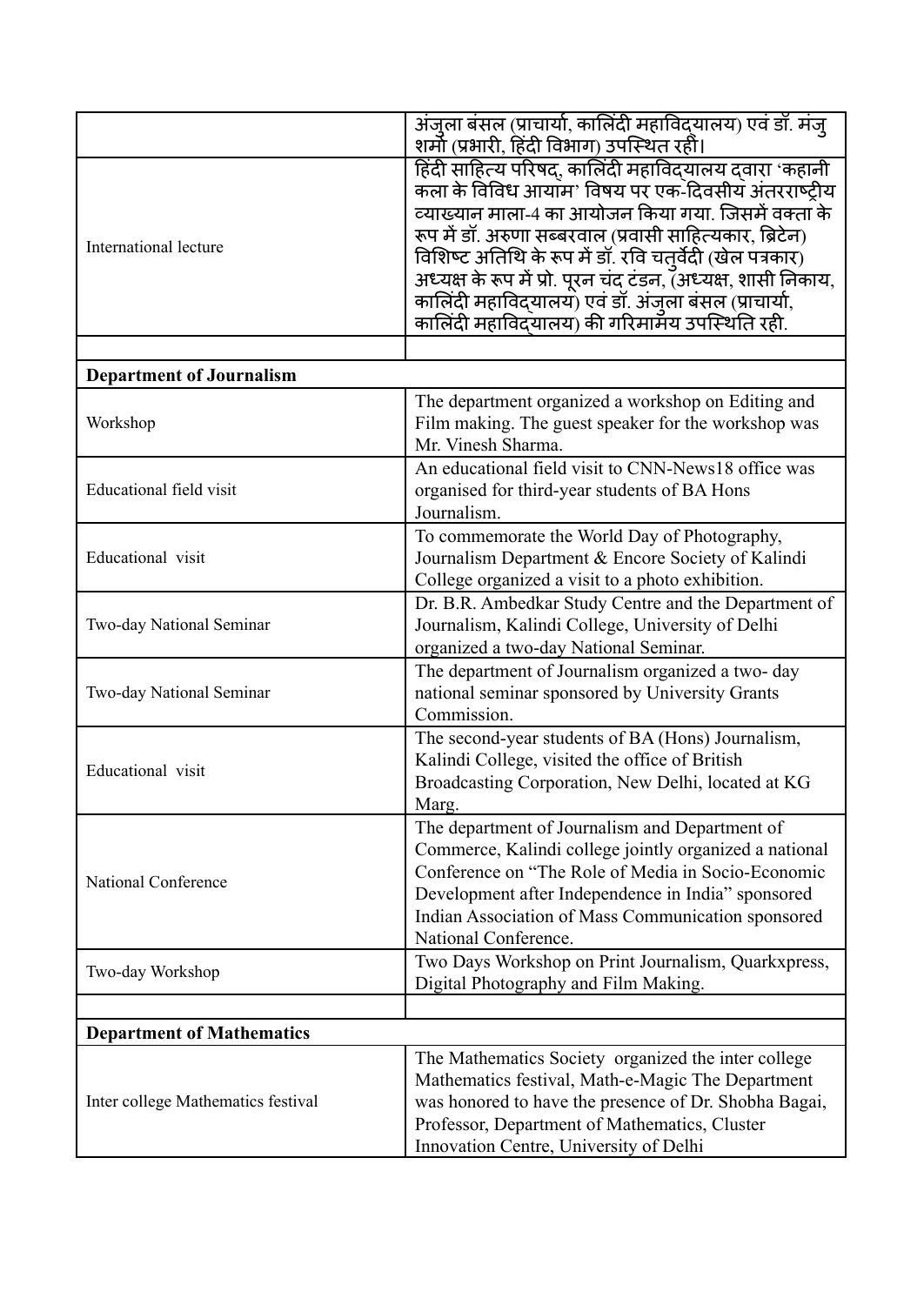| Talk                                   | Department of Mathematics organised a motivational<br>online talk by Mr. Rajendra Dubey, Director, DIPS<br>Academy Delhi                                                                                             |
|----------------------------------------|----------------------------------------------------------------------------------------------------------------------------------------------------------------------------------------------------------------------|
| Webinar                                | Department of Mathematics, organised Webinar "Being<br>Happy by Choice, not Chance in Covid Times".<br>Resources Person were Mr. Ashok Arora                                                                         |
| Webinar                                | Department of Mathematics organised Webinar<br>Understanding the Corona Virus: Some Good News<br>Resources Person were Prof. Dinesh Singh, former vice<br>chancellor, university of Delhi.                           |
| Paper presentation competition         | Department of Mathematics organised a Paper<br>Presentation Competition. External Judge were Dr.<br>Gopal Datt, Associate Professor, Department of<br>Mathematics, P. G. D. A. V. College, University of<br>Delhi    |
|                                        |                                                                                                                                                                                                                      |
| <b>Department of Physical Science</b>  |                                                                                                                                                                                                                      |
| One-day Workshop                       | A one-day workshop on Fitness for women was<br>organized by our Fitness Club Arogaya where Dr.<br>Shikha Sharma, Assistant Professor and Fitness Trainer<br>delivered the lecture on fitness of the female athletes. |
| Annual Sports day                      | Annual Sports Day was celebrated. Mr. Raj Kumar<br>Sangwan, 1st Asian Gold medalist and Arjuna awardee<br>in Boxing was the Chief guest.                                                                             |
|                                        |                                                                                                                                                                                                                      |
| <b>Department of Physics</b>           |                                                                                                                                                                                                                      |
| <b>Field Visit</b>                     | A field visit to Electronic Materials and Devices<br>Laboratory (EMDL) under Prof. Vinay Gupta, in<br>Department of Physics and Astrophysics was conducted<br>as one of the Physcom Society activities.              |
| Society Fest Astrodroid 2.0            | ASTRODROID 2.0: "Astrodroid 2.0" was organized by<br>Department of Physics                                                                                                                                           |
| Inter-college quiz Competition         | <b>INTER-COLLEGE TECHNICAL FEST</b><br>"ASTRODROID 2.0": An inter-college fest organized<br>SACRED QUIZ COMPETITION (PIXEL 0.3):                                                                                     |
|                                        |                                                                                                                                                                                                                      |
| <b>Department of Political Science</b> | Department of Political Science organized workshop on                                                                                                                                                                |
| Workshop                               | healthy lifestyle and right nutrition by nutritionist<br>Arooshi Aggarwal (Lifestyle Disorder Expert) also an<br>alumnus of the college.                                                                             |
| Talk                                   | The Department of Political Science organized a talk on<br>career counseling by Mr. Amrit Singh Chopra, Director<br>of UNIQUE                                                                                        |
| Annual Department festival             | 'POLITEIA' Political Science Association, Kalindi<br>College, organized DIALECTICA, annual Department<br>festival.                                                                                                   |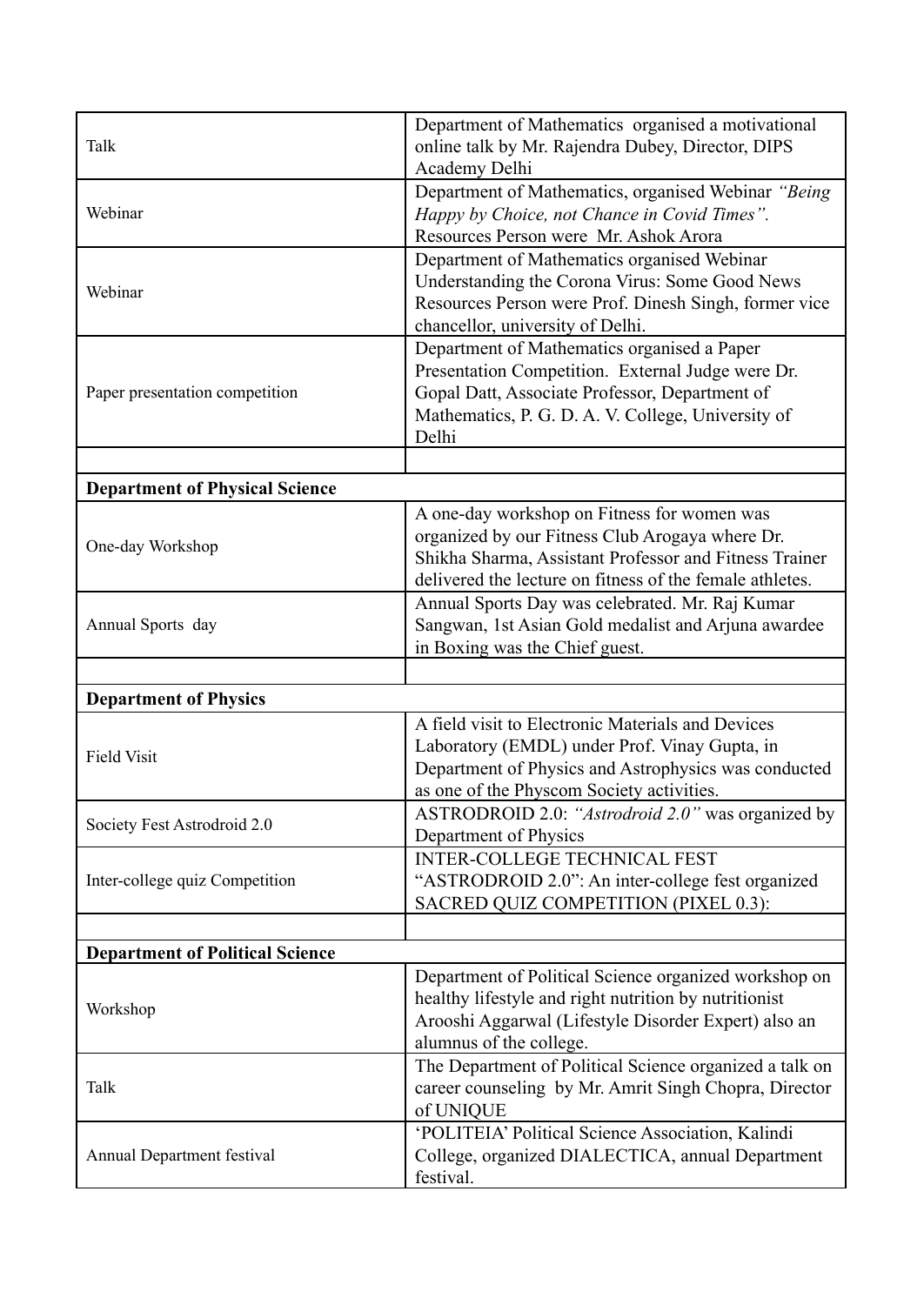|                                     | Kalindi College celebrated 71 <sup>st</sup> Republic day.           |
|-------------------------------------|---------------------------------------------------------------------|
| 71st Republic day celebration       | Department of Political Science organized the                       |
|                                     | programme.                                                          |
|                                     | On the Republic Day Flag hoisting Department of                     |
|                                     | Political Science celebrated National Voters Day and                |
|                                     |                                                                     |
|                                     | conducted pledge taking ceremony for exercising voting              |
|                                     | rights.                                                             |
|                                     | A talk on Research Methodology was organized by the                 |
| Talk                                | Department. The talk was delivered by Ms. Alankita                  |
|                                     | Upadhyaya, Assistant professor, Kalindi College.                    |
| Workshop                            | Organized a workshop for seed-ball making on in                     |
|                                     | collaboration with NGO, Bhumi                                       |
|                                     |                                                                     |
| <b>Department of Sanskrit</b>       |                                                                     |
|                                     | A lecture on Rasa-vimarsha was organized by Sanskrit                |
| Lecture                             | Department. The main Speaker of the lecture was great               |
|                                     | Sanskrit literature expert Dr. Ranjan kumar Tripathi.               |
|                                     |                                                                     |
|                                     |                                                                     |
| <b>Department of Vocational</b>     |                                                                     |
|                                     | 'HUNAR', the academic & cultural society of the                     |
|                                     | Department of Vocation, Kalindi College organized an                |
| Lecture                             | opening ceremony cum lecture and Hunar (Skill)                      |
|                                     | activity.                                                           |
|                                     | Department of Vocation organized lecture on "Career in              |
|                                     | Print Media: Advertising, Writing, and Designing"                   |
|                                     |                                                                     |
| <b>Department of Zoology</b>        |                                                                     |
|                                     | The Zoological society organized its annual                         |
|                                     | inter-college fest "CONVERGANCE" on, with the                       |
|                                     | theme - "Human and Wildlife Conflict". Dr. M. Abdul                 |
| <b>Society Fest</b>                 | Karim, Department of Biochemistry, IGNOU and Prof.                  |
|                                     | Rita Singh, Department of Zoology, University of Delhi              |
|                                     |                                                                     |
|                                     | delivered an enriching talks                                        |
| Entrepreneurship Awareness Campaign | Organized the Entrepreneurship Awareness Campaign                   |
|                                     | in association with the college IQAC and NIESBUD,                   |
|                                     | Govt of India. The TIC Dr. Kanchan Batra was the                    |
|                                     | convener of the event and Dr. Varsha Singh was the                  |
|                                     | Co-coordinator on behalf of the IQAC. It was a                      |
|                                     | three-day event.                                                    |
| Workshop                            | The zoological society, in the convenorship of Dr. K.               |
|                                     | Vandana Rani, organized a one-day DBT sponsored                     |
|                                     | workshop "Foldscope: A tool in everyone's pocket".                  |
|                                     | A one day trip was organized for two sections of                    |
|                                     | Commerce students to Yamuna Biodiversity Park, Delhi                |
|                                     | the students of II <sup>nd</sup> year B.Sc. (H) Zoology, were taken |
| <b>Educational Trip</b>             | to Indian Agricultural Research Institute, PUSA,.                   |